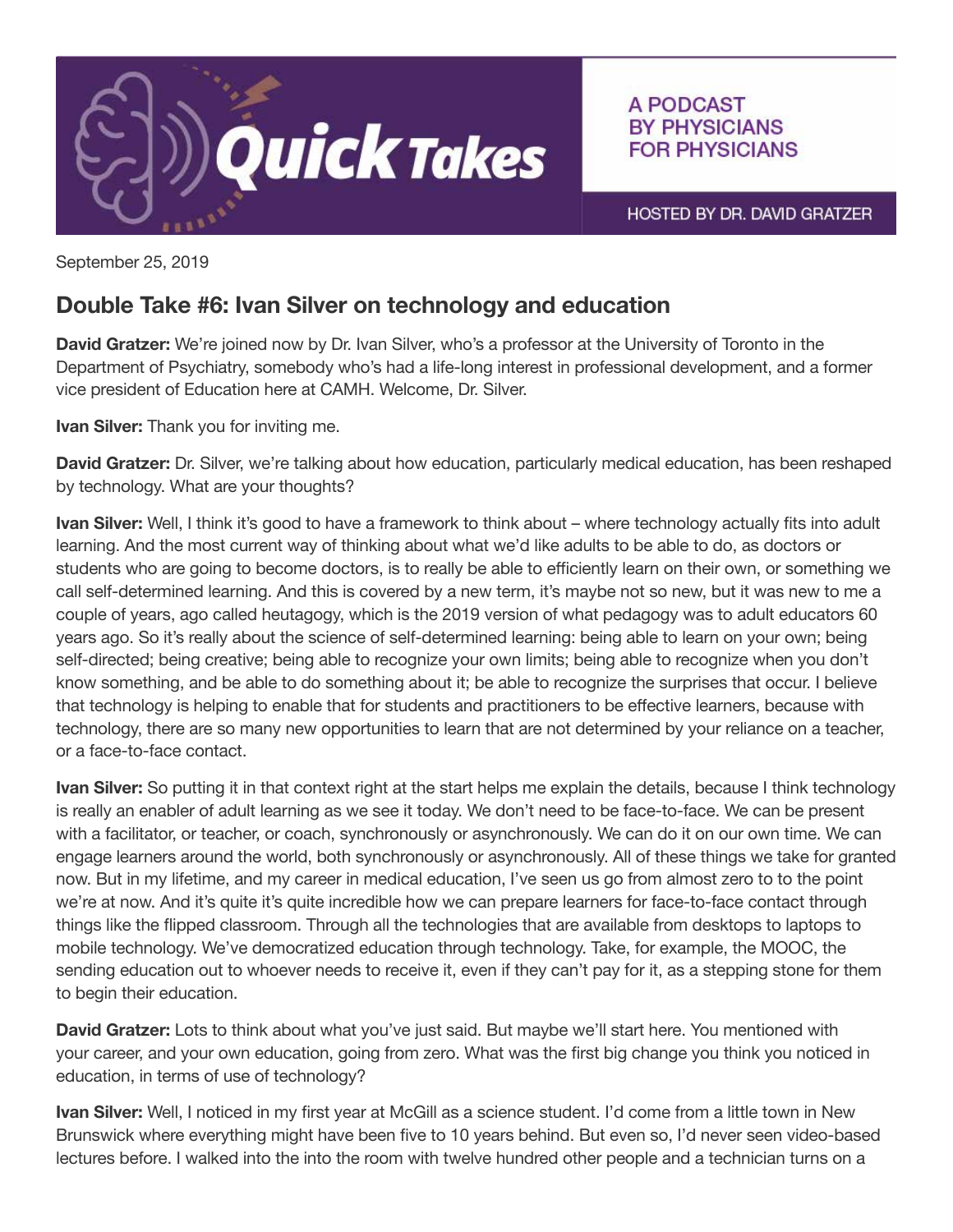series of televisions and suddenly the lecture has begun. It goes on for an hour and a technician turns it off and we all leave. And for the entire semester I never saw the professor face-to-face. When it began it was the era of the theory of 'education as transmission.' All you had to do is turn on a video, leave the room, and of course good things would happen. Information would be transmitted into your brain and it would be just as good as being there, and being there to answer questions, which, of course, were absent. When video was first introduced in the university…¶.

David Gratzer: Education happened to people.

Ivan Silver: That's right!

David Gratzer: They weren't active in any way, shape, or form.

**Ivan Silver:** Right. So I had the privilege, and many people of my vintage had the privilege, of engaging with Richard Tiberius, who was an education doctor assigned to the department of psychiatry. He wrote some very good papers about the shifting of education from the transmission theory to the person-engagement. The education as learning through relationships and through people. And I think technology, when it's used properly, can do that just as well. And, in fact, should be seen as a synergy with the face-to-face as each embellishing the other.

David Gratzer: You spoken enthusiastically about technology. What are some things that you see are really improving with better use of technology in terms of medical education?

Ivan Silver: I talked about the democratization. I think that's still in development. I think the MOOC is kind of a primitive form of that, and my sense is that MOOCs are dying. That it was very popular five or 10 years ago, and many of them have not, or cannot, be sustained even from a financial point of view. I think, on the other hand, when you're living fifteen hundred kilometers in Canada away from the source of information, or the opportunity to engage with other learners, and you have no opportunity, if you're a busy doctor in practice, to leave your practice, but you can engage online, that's a wonderful development. That's another example of democracy at work, just in time learning, so that 24/7 you can decide what you learn, how you learn. Whether people take advantage of it is another matter. Sometimes you can accommodate to the comfort of it just being there, but never using it. That's another issue. I think through technology use there are more opportunities for people who know things, who are trying to help enable others to know what they know, there's more opportunities for that to happen through technology – virtually, asynchronously, synchronously. Just the simple fact, in practice, when you're in a clinic, that your questions can be answered immediately if you're going to the right site. That's a pretty amazing thing compared to when I first went into practice.

David Gratzer: When you went to the library, perhaps, to ask the librarian for help?

**Ivan Silver:** Many, many hours in the library. And I still use the library, but now I've created my own digital library of evidence-based practice. I have, maybe, three hundred folders that this new information goes into. I actually read all the articles before I file them. I also have this wonderful digital file for access by the residents who train with me. In the olden days, I had five file cabinets full of these articles and many depressing days of trying to keep those up to date and throwing papers out, adding papers in, and then having to cart them around with me from job to job. And now it's all digital. It's all in folders. I can access it anywhere in the world. It's a wonderful feeling. It's almost like a transitional object that you can carry around with you all the time. So if you don't know the answer to something, you know it's pretty close to you, if you know where to look. I'm not sure we're there yet, in psychiatry, in having that kind of useful information to make it really "just for me learning." I think "just in time" is here, but "just for me" I don't think has arrived yet.